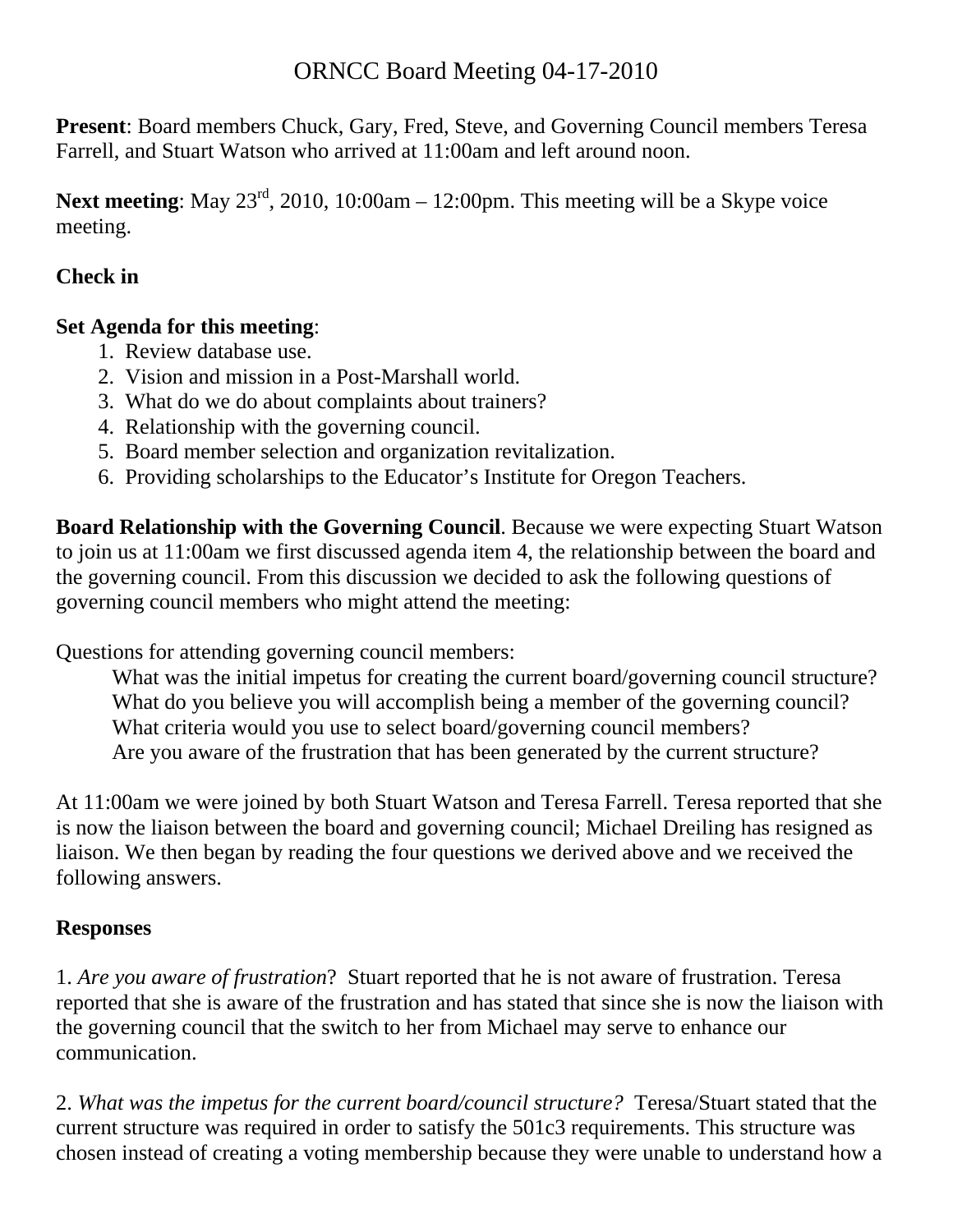voting membership would support the organization. They reported that initially they asked Karen Campbell and John Cunningham to be on the first council.

3. *What are you hoping to accomplish as a member of the council?* – Stuart: Connection and support, but without inspiration. Teresa: we may not know what we do as the governing council and for me, I want to continue to offer support and remain connected. Both stated that they wanted to give less time to the organization, and to travel less than in the past, and both wanted a way to stay connected. They stated that they still hold the vision but have less time that they want to devote to achieving it. "We see the governing council as a wisdom council that can provide advice, encouragement, and empathy, along with finding new board members. In the past we have selected those that self-selected. We will also be willing to mediate board conflicts."

Stuart: how do we bring life to this structure? Steve: we are wondering how to create a post-Marshall world. Stuart: we always had a broader view than just organizing trainings with Marshall, but we have not achieved it yet. We would like to have created a relationship among local trainers that would have supported an integrated set of offerings. We wanted to support accessibility, especially among those that may not have the resources to access these tools. We wanted to take advantage of inspiring events such as visiting trainers by creating a follow up system that would catch those that become inspired by the visiting trainers. We wanted to create an integrative community that included community events, local introductions in un-addressed areas. The conference provided inspiration, and we were less effective than we wanted to be at follow up. *How can the board support the growth of both inspiration and follow up?* We could address both arenas in a better way than we have in the past. We would like to find strategies to encourage and support interdependence and are worried about finding ways to do so.

*Board member selection: self-selection.* Gary asked them, "Would you be willing to help us select board members?" Stuart: Yes, and we want to trust that anyone that is recommended will be enlivened by the experience. At present we do not trust that what the organization has been doing lately will serve to inspire participation. We are confident, however, that if we have practical projects in front of people so that they can understand our intentions, some may be inspired to come forward to serve the organization. Once we have some programs in place it is possible that an event such as "NVC Community Days" might serve to bring greater awareness of our vision and our strategies to achieve it. Stuart stated that he may have some energy for organizing community outreach events and he stated that he would speak to Chuck on the phone about how to go forward, and then he and Chuck would contact Carol Placer for additional support. Stuart stated that in any event that is promoted by ORNNC that it is essential that not only people be inspired by the possibilities provided by NVC but that we have a structure in place that can follow up effectively and meet the desire and longings that may be stimulated in participants by the event.

*Criteria for board members?* Stuart responded that none were in place because of a "beggars cannot be choosers" worldview about board members. The current list of questions that are sent to potential members serve to provide us with knowledge about people, but do not screen them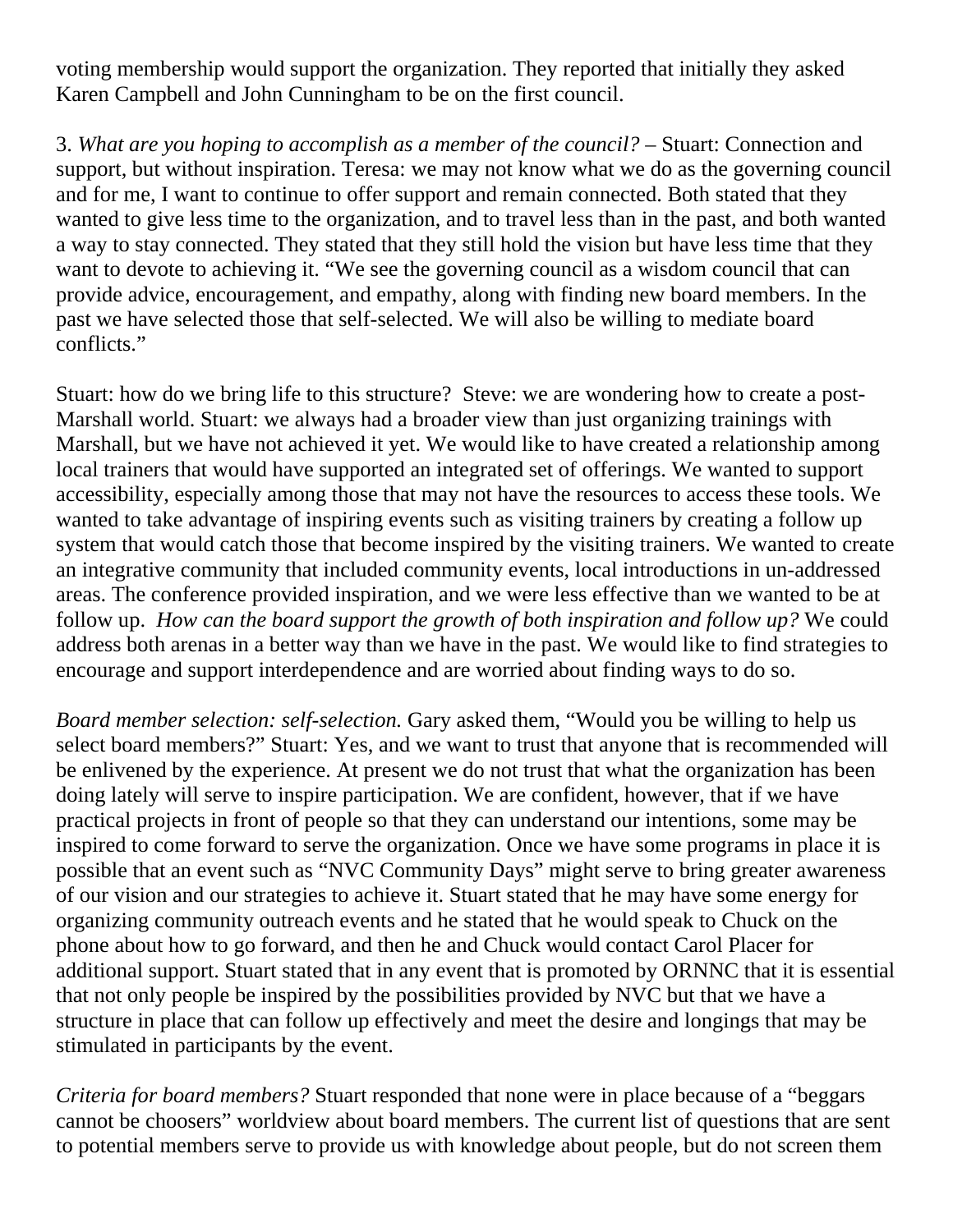for their skills. The Governing Council has not established criteria; the board agreed to discuss criteria at the next meeting and email Teresa these for council discussion. Stuart and Teresa agreed somewhat reluctantly to attend board meetings. Stuart suggested that one meeting out of the year be attended by both the governing council (the whole council) and the entire board. Fred agreed to send the minutes to governing council members. The minutes will include the place the next meeting will be held and a tentative agenda.

## **Board Business**

We agreed to accept the minutes of the last meeting as written. Gary reported that the mailbox key had been obtained from Megan and that he had changed the names of the responsible persons on the mailbox documents. At present both Gary and Chuck have keys to the mailbox.

Next meeting date. The next board meeting is scheduled for May 22<sup>nd</sup>. Fred will check his calendar and determine if May  $22<sup>nd</sup>$  will work for him. The next meeting was subsequently rescheduled for May  $23<sup>rd</sup>$  at 10:00am – 12:00pm. It will be Skype voice meeting.

Review of the action items from last meeting:

- 1. *Steve will contact the Governing Council and ask about their willingness to participate in our next board meeting, possibly by phone*; Done.
- 2. *Chuck will ask Sparrow if she is willing to take her materials to Karen's house and then Lynne Baran will contact Karen about when to perform an inventory.* Sparrow said, "yes". **Chuck** will send Sparrow's contact information to Lynne Baran so they can coordinate transfer and inventory.
- 3. *Gary will write a letter to Cascadia's Ecosystems Advocates requesting advice and an update about the Umpqua Bank boycott.* We discussed the letter and agreed that the letter will contain the strategy of withdrawing our funds if in two months Cascadia has not withdrawn its boycott in two months time. **Fred** agreed to type the letter on ORNCC letterhead and, then send it to Umpqua bank addressed from the ORNCC board secretary.
- 4. *Fred will make a list from the old charge slips and try to find contact information for those who made the charges. Fred will craft a letter with Gary's help requesting donations.* The charge slips turned out to be from a 2005 workshop and Fred confirmed from one attendee that his credit card was charged. We decided to shred the stack.
- 5. *Fred will contact USPS about proofing our database for accuracy.* USPS does not provide this service. We can include the words, "Address Correction Requested" on any envelope we send and USPS will update changed addresses for a fee.
- 6. *Steve, Fred, and Chuck will send Gary their ideas about a letter to Oregon trainers asking what they would want from ORNCC including whether a trainer's conference would be desirable.* Gary received feedback and is crafting an update to send to the trainers.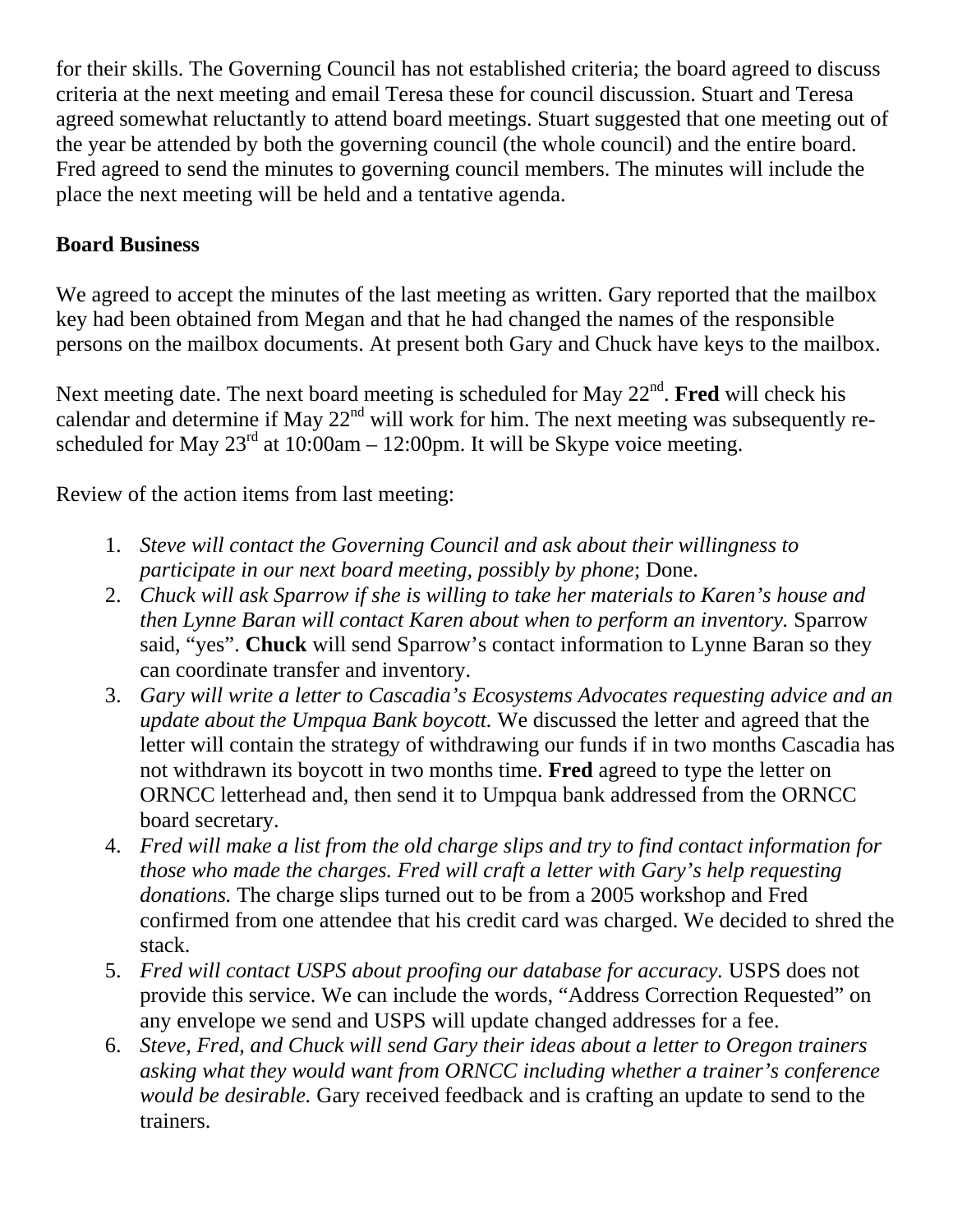- 7. *Fred will contact Jean Morrison and Sura Hart about a potential collaboration with the Teacher's Institute.* Sura and Jean welcomed collaboration and will be glad to extend our offerings to Oregon teachers that attend the Institute.
- 8. *Fred will contact Carol Placer and/or Michelle DeLude about their idea of a NVC Community Day.* Carol stated that she and Michelle have not gone forward with this idea. She states that she has energy for it and that she would need support in order to go forward.

### **Oregon Prison Project Report**

Fred and Steve reported that they have recruited five volunteer instructors in the Portland area who are excited to participate in the Oregon Prison Project. Prison clearances have been requested for them and the first Teaching Team meeting is scheduled for May  $18<sup>th</sup>$ . Fred also reports that he will be offering a workshop for Salem area trainers interested in teaching inside and that five have come forward willing to do so. Further, the prison project collaboration with Phoenix Rising Transitions is going forward with Portland trainers being screened for entry into Columbia River Prison, and we are preparing to offer an introduction to NVC for Phoenix staff and participants. **Fred** will craft a project description including a few photos and **Chuck** will then place it on the ORNCC website

### **Agenda continued**

1. **Educator's Institute collaboration as a project**. We agreed to sponsor this project with \$500.00 seed money. We will give \$125.00 each to the first four educators from the ORNCC service area that complete the institute and apply for the funds. **Fred** agreed to craft an announcement to send to schools; once finished it will be sent to the board for feedback. Once approved **Fred** will send it to local known schools and **Chuck** will list it on the website.

#### 2. **Vision and mission in a Post-Marshall world.** Put over to May

3. **Trainer Complaints**. Put over to May.

4. **Social action and ORNCC mission**. We discussed how to express our values without challenging our capacity to mediate between parties that may be requesting support for their differences. We agreed to spend time in contemplation over the next month and will bring back the discussion in May.

### 5. **Board member selection and revitalization**. Put over to May.

6. **Database use.** Chuck stated that he still had concerns about collecting information that would not have a use. We revisited our agreement/resolution to sponsor projects in an effort to revitalize the organization is such a way that we would benefit from collecting full contact information so that we can connect in a multitude of ways with those wanting to support us.

### **Action Items**: